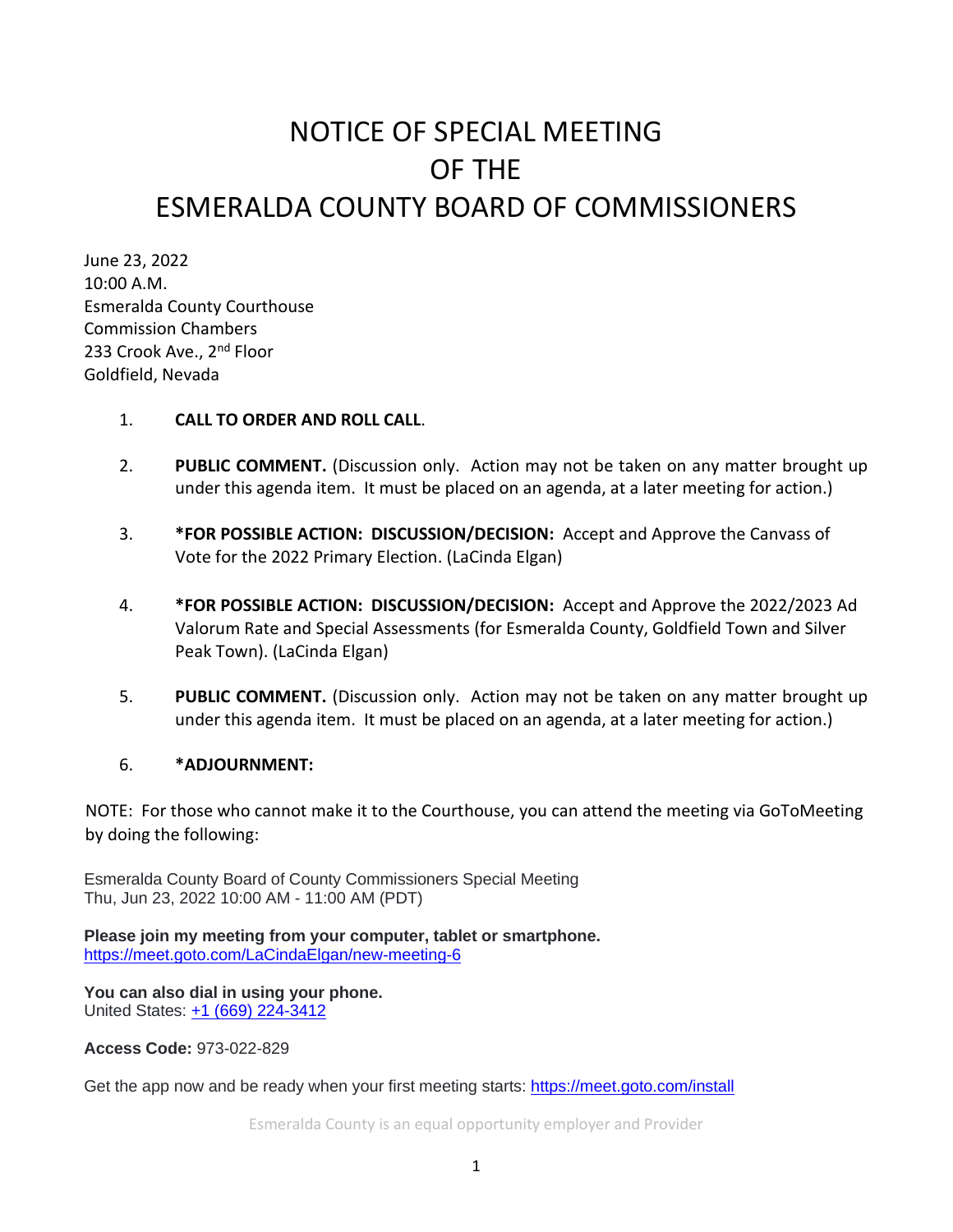**NOTE:** The asterisk "\*" denotes action agenda items.

**NOTE:** In accordance with Federal civil rights law and U.S. Department of Agriculture (USDA) civil rights regulations and policies, the USDA, its Agencies, offices, and employees, and institutions participating in or administering USDA programs are prohibited from discriminating based on race, color, national origin, religion, sex, gender identity (including gender expression), sexual orientation, disability, age, marital status, family/parental status, income derived from a public assistance program, political beliefs, or reprisal or retaliation for prior civil rights activity, in any program or activity conducted or funded by USDA (not all bases apply to all programs). Remedies and complaint filing deadlines vary by program or incident.

Persons with disabilities who require alternative means of communication for program information (e.g., Braille, large print, audiotape, American Sign Language, etc.) should contact the responsible Agency or USDA's Target Center at (202)720-2600 (voice and TTY) or contact USDA through the Federal Relay Services at (800)877-8339. Additionally, program information may be made available in languages other than English.

To file a program discrimination complaint, complete the USDA Program Discrimination Complaint Form, AD-3027, found online at [http://www.ascr.usda.gov/complaint filing cust.html](http://www.ascr.usda.gov/complaint%20filing%20cust.html) and at any USDA office or write a letter addressed to USDA and provide in the letter all of the information requested in the form. To request a copy of the complaint form, call (866) 632-9992. Submit your completed form or letter to USDA by:

- (1) Mail: U.S. Department of Agriculture Office of the Assistant Secretary for Civil Rights 1400 Independence Avenue, SW Washington, D.C. 20250-9410
- (2) Fax: (202) 690-7442; or
- (3) Email: [program.intake@usda.gov.](mailto:program.intake@usda.gov)

Minutes for this meeting will be produced in a summary format. Please provide electronic or written copies of testimony or presentations if you wish to include them as exhibits.

This emergency meeting of the Esmeralda County Board of Commissioners will be held on Thursday, June 23, 2022, beginning at 10:00 a.m.

In accordance with NRS 241.020 this agenda was posted at the following locations: Commission Chambers, Esmeralda County Courthouse foyer and Goldfield Post Office. In addition, notices were mailed for posting to the following locations: In Goldfield: Goldfield Library. In Silver Peak: Silver Post Office and Silver Peak Library. In Fish Lake Valley: Dyer Post Office and Fish Lake Valley Library. Notice of this meeting was posted on the internet through the Esmeralda County Website at accessesmeralda.com

Agenda items may be taken out of order.